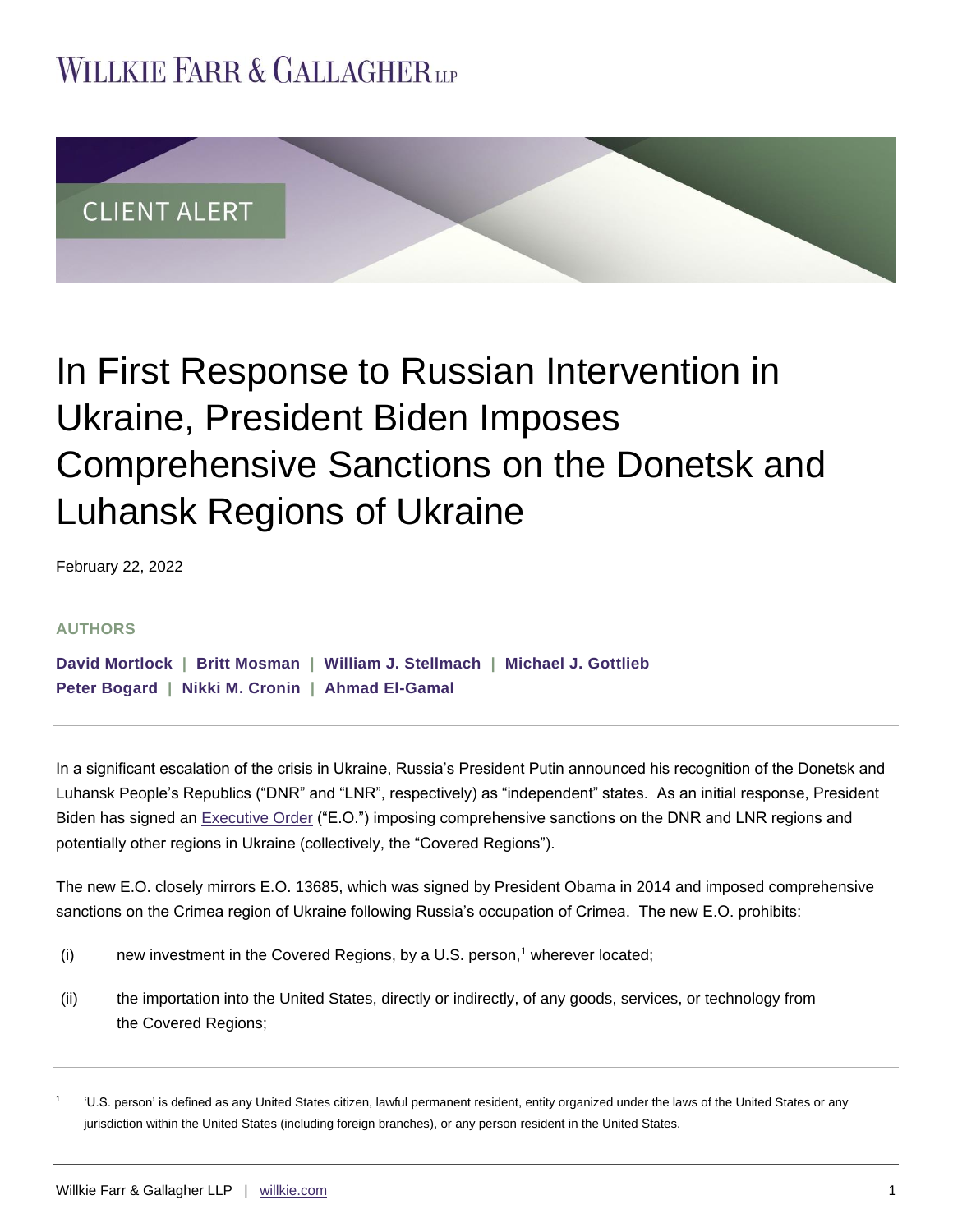## **In First Response to Russian Intervention in Ukraine, President Biden Imposes Comprehensive Sanctions on the Donetsk and Luhansk Regions of Ukraine**

- (iii) the exportation, reexportation, sale, or supply, directly or indirectly, from the United States, or by a U.S. person, wherever located, of any goods, services, or technology to the Covered Regions; and
- (iv) any approval, financing, facilitation, or guarantee by a U.S. person, wherever located, of a transaction by a foreign person where the transaction by that foreign person would be prohibited if performed by a U.S. person.

The E.O. also provides the authority for the U.S. Department of the Treasury to designate any person it has determined to be operating in, or to be a leader, official, senior executive officer, or member of the board of directors of an entity operating in, the Covered Regions or to be owned or controlled by a person blocked pursuant to this E.O. or to have materially assisted, sponsored, or provided financial, material, or technological support for, or goods or services to or in support of such person. While the sanctions set forth in the E.O. currently prohibit certain transactions involving the DNR and LNR regions, the U.S. Department of the Treasury also has the authority to extend the prohibitions to additional jurisdictions as the situation in Ukraine evolves.

Along with the release of the E.O., the Treasury Department's Office of Foreign Assets Control issued six general licenses, available [here,](https://home.treasury.gov/policy-issues/financial-sanctions/recent-actions/20220221_33) authorizing certain transactions otherwise prohibited by the E.O., including a wind-down of certain activity defined in the general license through March 23, 2022, and certain activity designed to support civilians in the region, including general licenses that will authorize the export of food, medicine, and medical devices, as well as COVID-19-related transactions to the Covered Regions. In addition, certain transactions ordinarily incident to personal remittances, telecommunication and internet services and mail, and the activities of international organizations providing humanitarian aid to the regions, are also generally authorized.

In order to comply with the new E.O., companies operating in the region should prepare to implement compliance procedures designed to ensure that U.S. persons do not engage in, or facilitate, any exports or imports to or from the Covered Regions by screening names and addresses against cities, towns, and/or zip codes located in the DNR and LNR. We anticipate additional sanctions involving Russia and Ukraine in the coming days and weeks by the United States, EU, and other allied governments unless a significant de-escalation of hostilities takes place. We therefore advise companies to continue to stay up to date on the developments and to remain vigilant by identifying the locations of counterparties in Ukraine and screening counterparties located in Russia and Ukraine against the [List of Specially](https://sanctionssearch.ofac.treas.gov/)  [Designated Nationals and Blocked Persons,](https://sanctionssearch.ofac.treas.gov/) the [Entity List,](https://www.bis.doc.gov/index.php/documents/regulations-docs/2326-supplement-no-4-to-part-744-entity-list-4/file) and all other applicable sanctions lists. We will issue further alerts as additional restrictions are imposed.